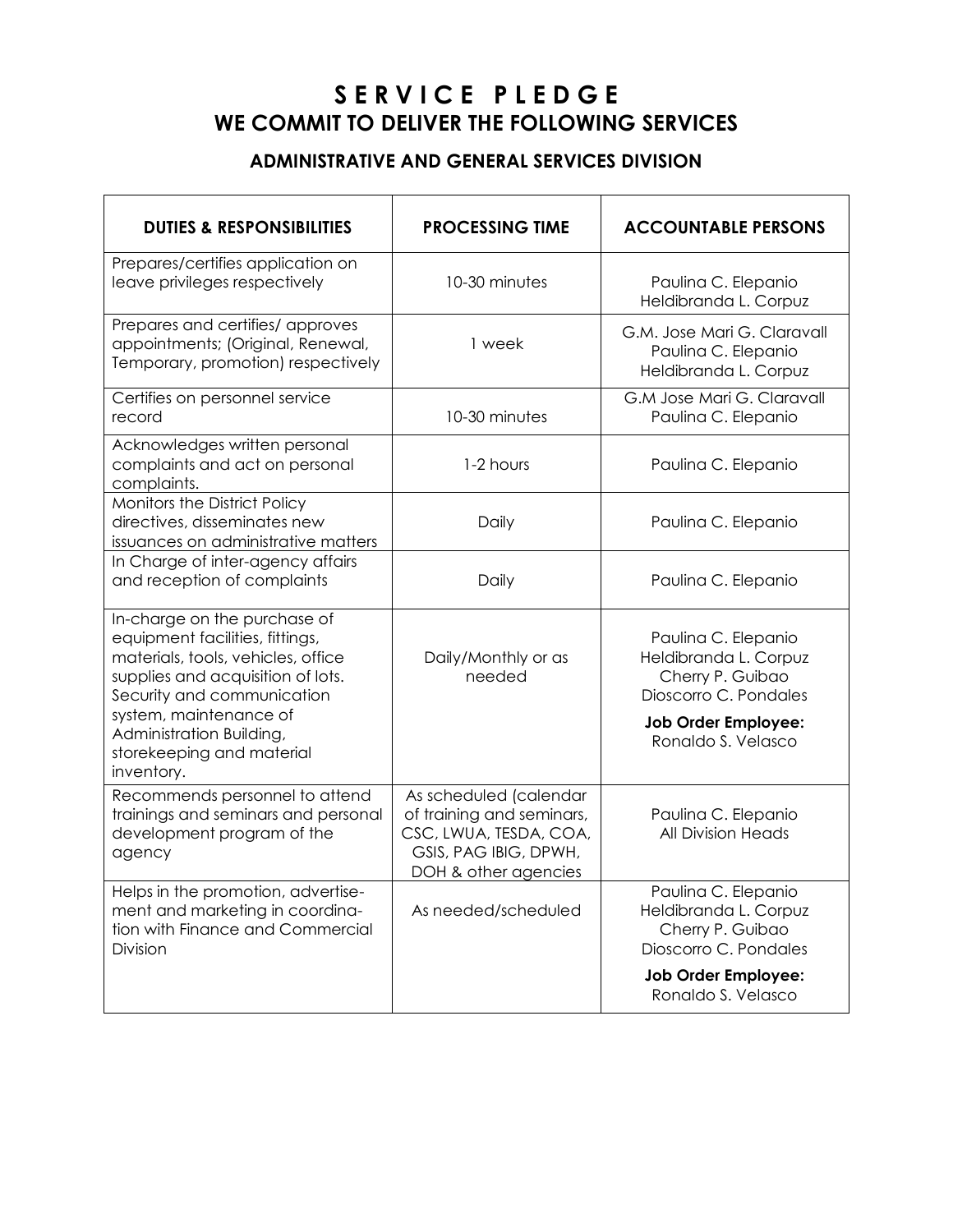# **FINANCE AND COMMERCIAL DIVISION**

| <b>Duties &amp; Responsibilities</b>                                                                                                  | <b>Processing Time</b>      | <b>Accountable Persons</b>                                                                                                                                                                                          |
|---------------------------------------------------------------------------------------------------------------------------------------|-----------------------------|---------------------------------------------------------------------------------------------------------------------------------------------------------------------------------------------------------------------|
| Service connection<br>application                                                                                                     | Daily                       | Karina Abegail R. Claravall<br>Gretchen May A. San Pedro<br><b>Job Order:</b><br>Cheryll Ann P. Razon                                                                                                               |
| Assessment of minor repair<br>and maintenance work                                                                                    | Daily                       | Maria Ana M. Toribio                                                                                                                                                                                                |
| Reads all water meter and<br>deliver water bills to<br>concessionaires                                                                | Every 1st week of the month | Noel M. Peredo<br>Ray Anthony E. Navarro<br>Al Andrei B. Garcia<br>Allen C. Geronimo<br>Jimmy C. Ancheta                                                                                                            |
| Uploading and downloading<br>of MRBS                                                                                                  | Every 1st week of the month | Karina Abegail R. Claravall<br>Gretchen May A. San Pedro                                                                                                                                                            |
| Collection of water bills                                                                                                             | Daily                       | Noel M. Peredo<br>Allen C. Geronimo<br>Jimmy C. Ancheta<br>Ray Anthony E. Navarro                                                                                                                                   |
| Calculate and prepare water<br>bills and maintain customer<br>ledgers                                                                 | Daily                       | Karina Abegail R. Claravall<br>Gretchen May A. San Pedro<br><b>Job Order:</b><br>Cheryll Ann P. Razon                                                                                                               |
| Print outs penalty, unpaid<br>water bills and aging of<br>accounts receivables and<br>issue notice of disconnection<br>after due date | Monthly                     | Maria Ana M. Toribio<br>Karina Abegail R. Claravall<br>Gretchen May A. San Pedro<br>Francisco P. Yuzon<br>Carlos P. Yuson<br>Marlowe G. Padilla<br>Al Andrei B. Garcia<br><b>Job Order:</b><br>Cheryll Ann P. Razon |
| Update customer records and<br>issues investigation orders,<br>issues statement of account to<br>Government and Private<br>offices    | Monthly                     | Karina Abegail R. Claravall<br>Gretchen May A. San Pedro<br>Job Order:<br>Cheryll Ann P. Razon                                                                                                                      |
| Acknowledge concessionaire<br>complaints and take actions<br>on concessionaire complaints                                             | Daily                       | Maria Ana M. Toribio                                                                                                                                                                                                |
| Directs the operation of<br>determining customer service                                                                              | Daily                       | Maria Ana M. Toribio                                                                                                                                                                                                |
| Supervises the accurate<br>maintenance of customer<br>record                                                                          | Daily                       | Maria Ana M. Toribio                                                                                                                                                                                                |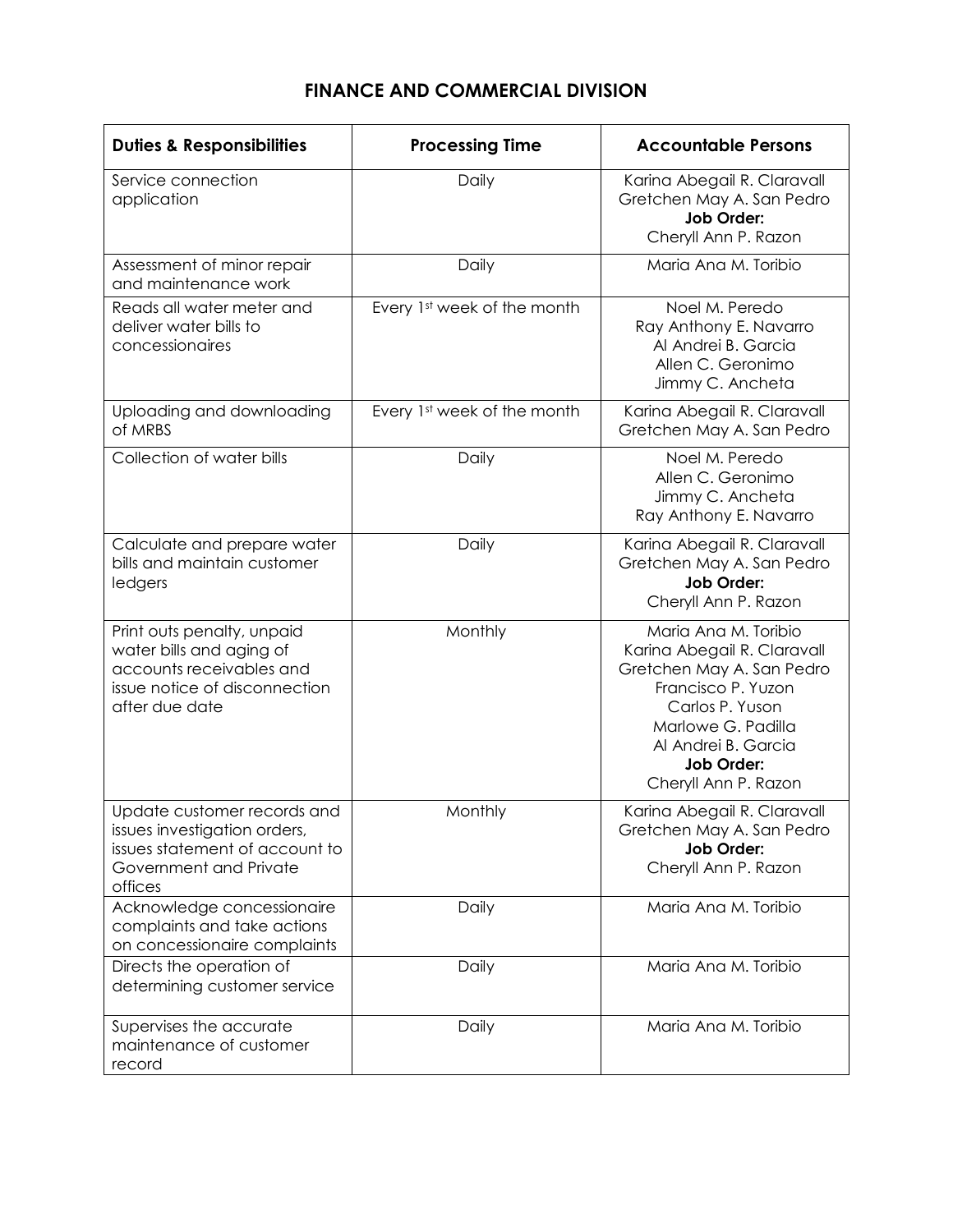| Verifies and reports condition<br>of water meter and performs<br>maintenance of meters (like<br>cleaning meter calibration)<br>with the help of plumbers | Daily                          | Allen C. Geronimo<br>Noel M. Peredo<br>Jimmy C. Ancheta<br>Ray Anthony E. Navarro<br>Francisco P. Yuzon<br>Marlowe G. Padilla<br>Carlos P. Yuson<br>AL Andrei B. Garcia |
|----------------------------------------------------------------------------------------------------------------------------------------------------------|--------------------------------|-------------------------------------------------------------------------------------------------------------------------------------------------------------------------|
| Bookkeeping, accounting,<br>cashiering and budgeting<br>supervision                                                                                      | Daily                          | Maria Ana M. Toribio<br>Norma O. Garrido<br>Ma. Josefina B. Gonzalvo<br>Ronaldo N. Laccay<br>Ruth Joie C. Alcantara<br>Jay Anthony A. Cristobal                         |
| Submission of Financial<br>Reports                                                                                                                       | Weekly/Monthly as needed       | Maria Ana M. Toribio<br>Norma O. Garrido<br>Ma. Josefina B. Gonzalvo<br>Ronaldo N. Laccay                                                                               |
| Assist in Loan Application                                                                                                                               | As needed                      | Maria Ana M. Toribio<br>Norma O. Garrido                                                                                                                                |
| Advertisement program in<br>coordination with<br>Administrative and General<br>Services Division                                                         | As needed/<br>Program/Schedule | Maria Ana M. Toribio<br>Paulina C. Elepanio                                                                                                                             |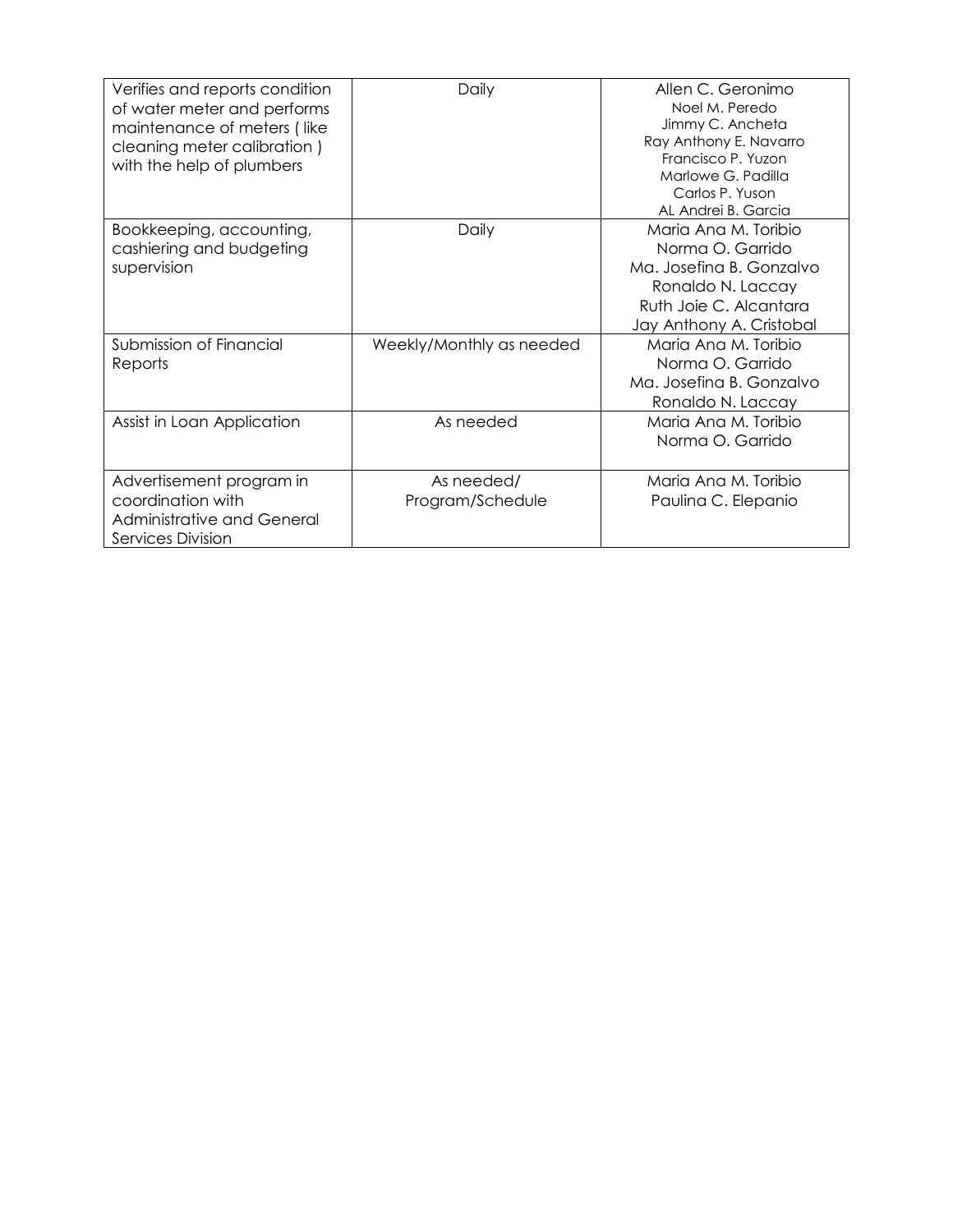## **ENGINEERING AND CONSTRUCTION DIVISION**

| Duties and Responsibilities                                                                                                                                                                                      | <b>Processing Time</b>       | <b>Accountable Persons</b>                                                                                                                                                                                                                                                                     |
|------------------------------------------------------------------------------------------------------------------------------------------------------------------------------------------------------------------|------------------------------|------------------------------------------------------------------------------------------------------------------------------------------------------------------------------------------------------------------------------------------------------------------------------------------------|
| Engineering, planning &<br>construction of pumping<br>facilities, distribution &<br>transmission lines, water<br>source facilities and storage<br>treatment facilities                                           | As per construction schedule | Engr. Jose T. Galacinao<br>Moises P. Pascual<br>Oscar Wesley G. Rivero<br>David D. Soriano<br>Theodore O. Aguinaldo<br>Job Order:<br>Arc. Macky L. Pua<br>Engr. Ronald M. Balayan                                                                                                              |
| Maintenance of distribution<br>and transmission lines, fire<br>hydrants & blow-off<br>assemblies, installation of new<br>connections includes re-<br>tapping & transfer<br>connections and distribution<br>lines | Daily                        | Oscar Wesley G. Rivero<br>Francisco P. Yuzon<br>Romeo N. Aguilar<br>Noel S. Alvarez<br>Reynie S. Abad<br>Wilson C. Aguto<br>Recto L. Lazaran<br>Al Andrei B. Garcia<br>Marlowe G. Padilla<br><b>Job Order:</b><br>Orlando R. Abad; Epifanio D.<br>Alamon; Zerome S. Ducusin;<br>Andrew S. Abad |
| Restoration works in the<br>transmission and distribution<br>lines                                                                                                                                               | Daily/ as needed             | Reynie S. Abad<br>Recto L. Lasaran<br>Ferdinand C. Adorio<br>Job order:<br>Epifanio D. Alamon<br>Zerome S. Ducusin<br>Andrew S. Abad                                                                                                                                                           |
| Assist in pull-out and<br>preventive maintenance<br>works                                                                                                                                                        | As needed                    | Romeo N. Aguilar<br>Benjamin M. Aggabao                                                                                                                                                                                                                                                        |
| Repair and maintenance of<br>vehicles, equipment and toll<br>and fabrication                                                                                                                                     | Daily/As needed              | Theodore O. Aguinaldo<br>Randolf C. Adorio<br>Manuel T. Maluyo, Jr.                                                                                                                                                                                                                            |
| Operation and maintenance<br>of watershed areas and parks                                                                                                                                                        | Daily or as needed           | Engr. Jose T. Galacinao<br>Job order:<br>Jefferson S. Terrenal<br>Orlando Abad                                                                                                                                                                                                                 |